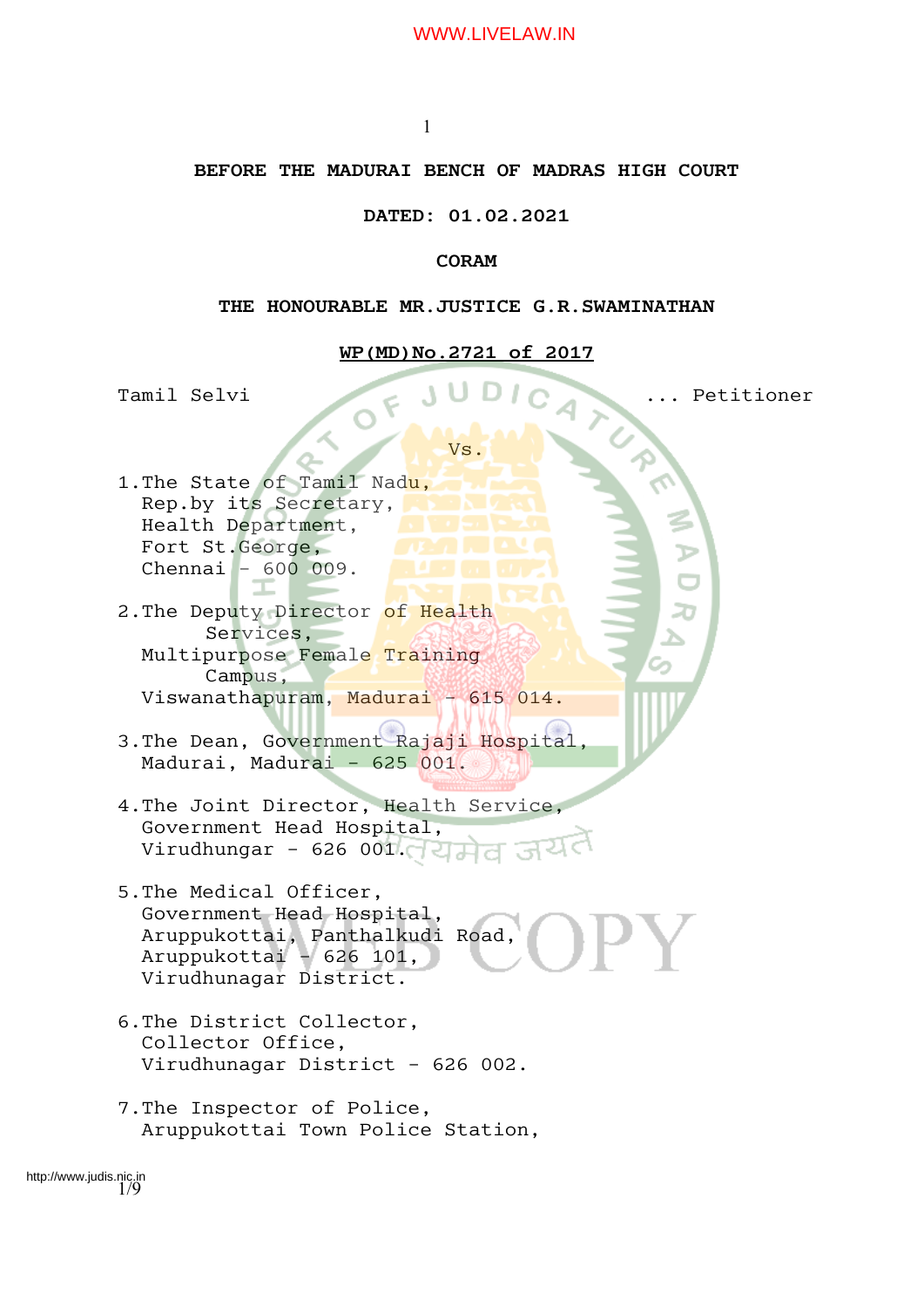2 Virudhunagar District – 626 101. 8.Dr.Manjuparkavi, Pediatrician, Regn.No.64304, Government Head Hospital, Aruppukottai, Panthalkudi Road, Aruppukottai – 626 101, Virudhunagar District. 9.Dr.Rohini, Anesthetist, Government Head Hospital, Aruppukottai, Panthalkudi Road, Aruppukottai – 626 101, Virudhunagar District. 10.Dr.Annadurai, ENT Surgeon, Regn.No.51487, Government Head Hospital, Aruppukottai, Panthalkudi Road, Aruppukottai - 626 101, Virudhunagar District. 11. The Director of Medical Services, Chennai. Manual Respondents R11 is suo motu impleaded vide Court order dated 25.01.2021). (C) **Prayer:** Writ petition is filed under Article 226 of the

Constitution of India, to issue a Writ of Mandamus, to direct the respondents 1 to 6 to pay a just and reasonable compensation of a sum of Rs.20,00,000/-(Twenty Lakhs Rupees) to the petitioner for the death of the petitioner's daughter Sangeetha who died on 05.07.2016 consequent to the cursory negligent treatment given by the respondents 8 to 10 at the fifth respondent Government Hospital.

> For Petitioner : Mr.R.Karunanidhi For Respondents : Mr.C.Ramar, Additional Government Pleader for R1 to R7 and R11

2/9 http://www.judis.nic.in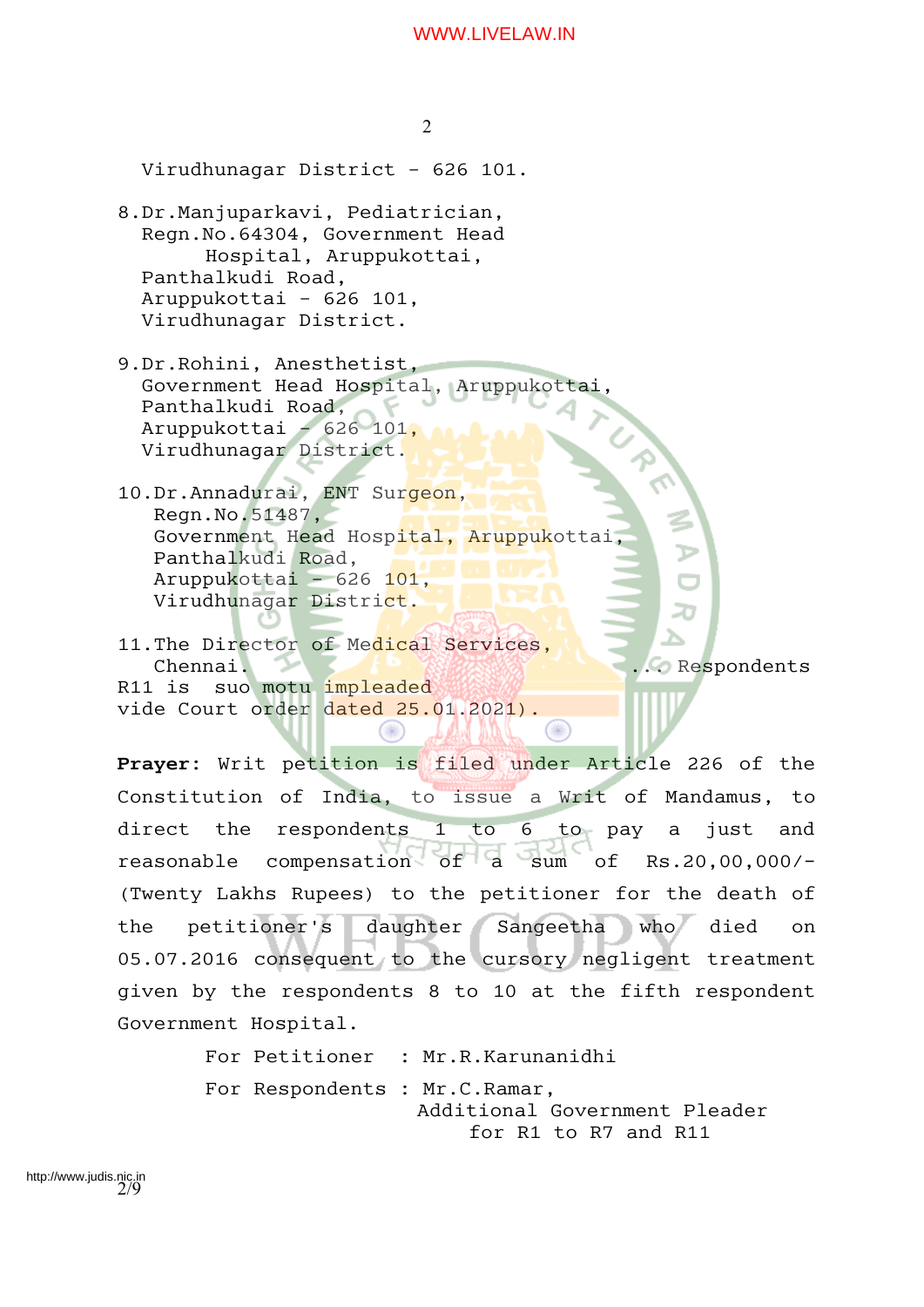Mr.T.Lajapathi Roy for Mr.C.Prithviraj for R8 to R10

## **ORDER**

Heard the learned counsel for the petitioner, the learned Additional Government Pleader for the official respondents and the learned counsel for the private respondents.

2. The petitioner's daughter Sangeetha aged about eight years was suffering from tonsils. She was admitted in Government Hospital, Aruppukottai on 07.04.2016 for treatment. The child was examined and it was suggested that she must undergo surgery. She was an inpatient on 13.04.2016 for this purpose. For preparing the child for surgery, anesthesia was administered by the  $9<sup>th</sup>$  respondent Anesthetist. Unfortunately, the child developed some 'तयमव ञय complications and she was shifted to Rajaji Government Hospital, Madurai for further treatment. The child went into coma and eventually passed away on 05.07.2016. Alleging that the death of the child was purely due to medical negligence on the part of the private respondents, the petitioner has filed this writ petition demanding payment of compensation.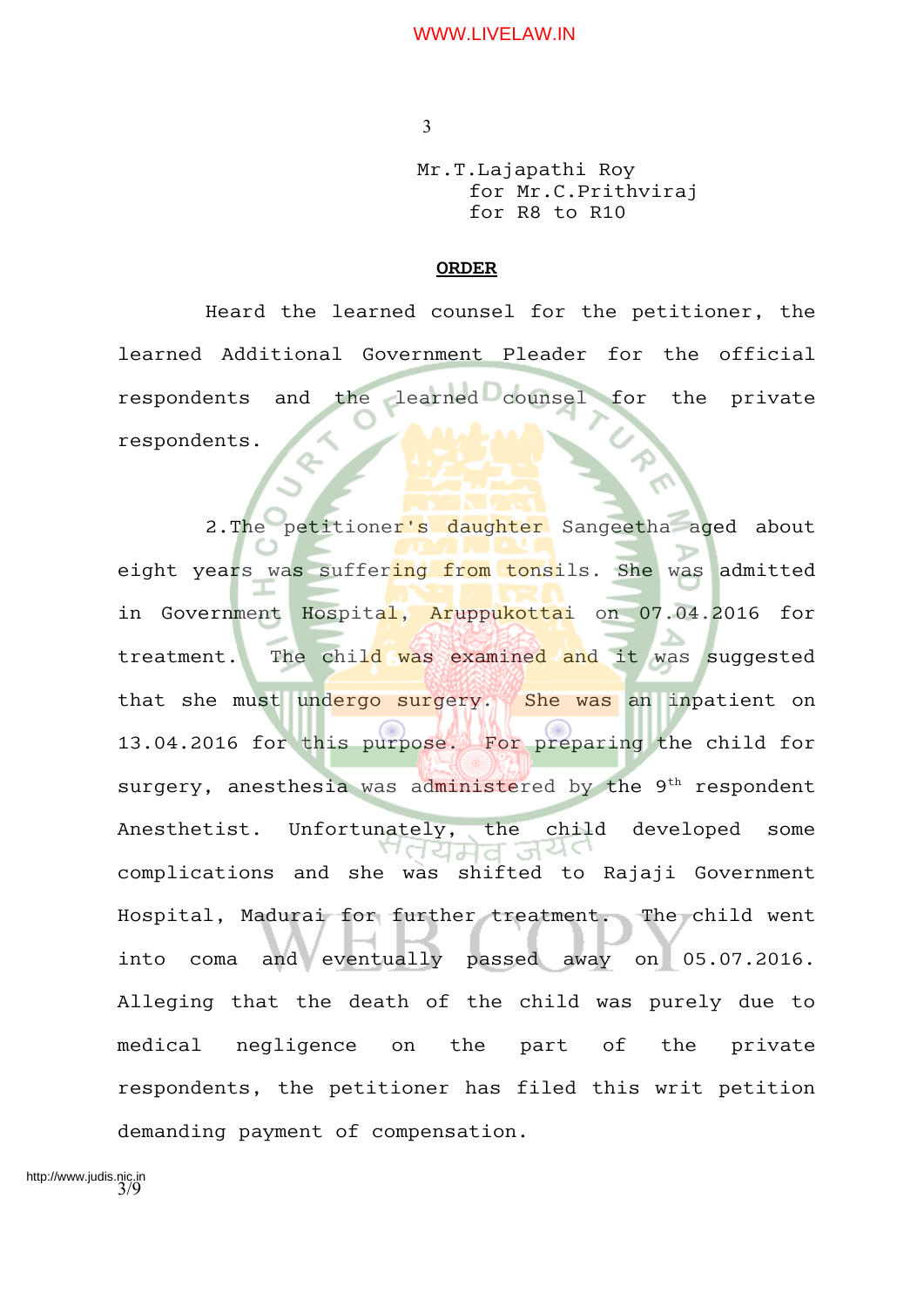3.The prayer made in the writ petition is opposed both by the official respondents as well as the private respondents. They have also filed their counter affidavits.

4.I carefully considered the rival contentions and went through the materials on record. There is no dispute that the petitioner's child was admitted only for the purpose of tonsil surgery and nothing else. It is also not in dispute that even before the surgery could be performed on the child, the child developed complications following the administration of anesthesia. The learned counsel for the petitioner would strongly allege that but for the negligence on the part of the anesthetist and other doctors, the child would not have died.

5.The issue of medical negligence requires a factual determination. It is seen that following the complaint lodged by the petitioner, an enquiry was in fact conducted. The report was submitted by four member enquiry committee on 17.06.2016. It clearly states that there was no medical negligence on the part of the doctors. Then, the question arises as to how the death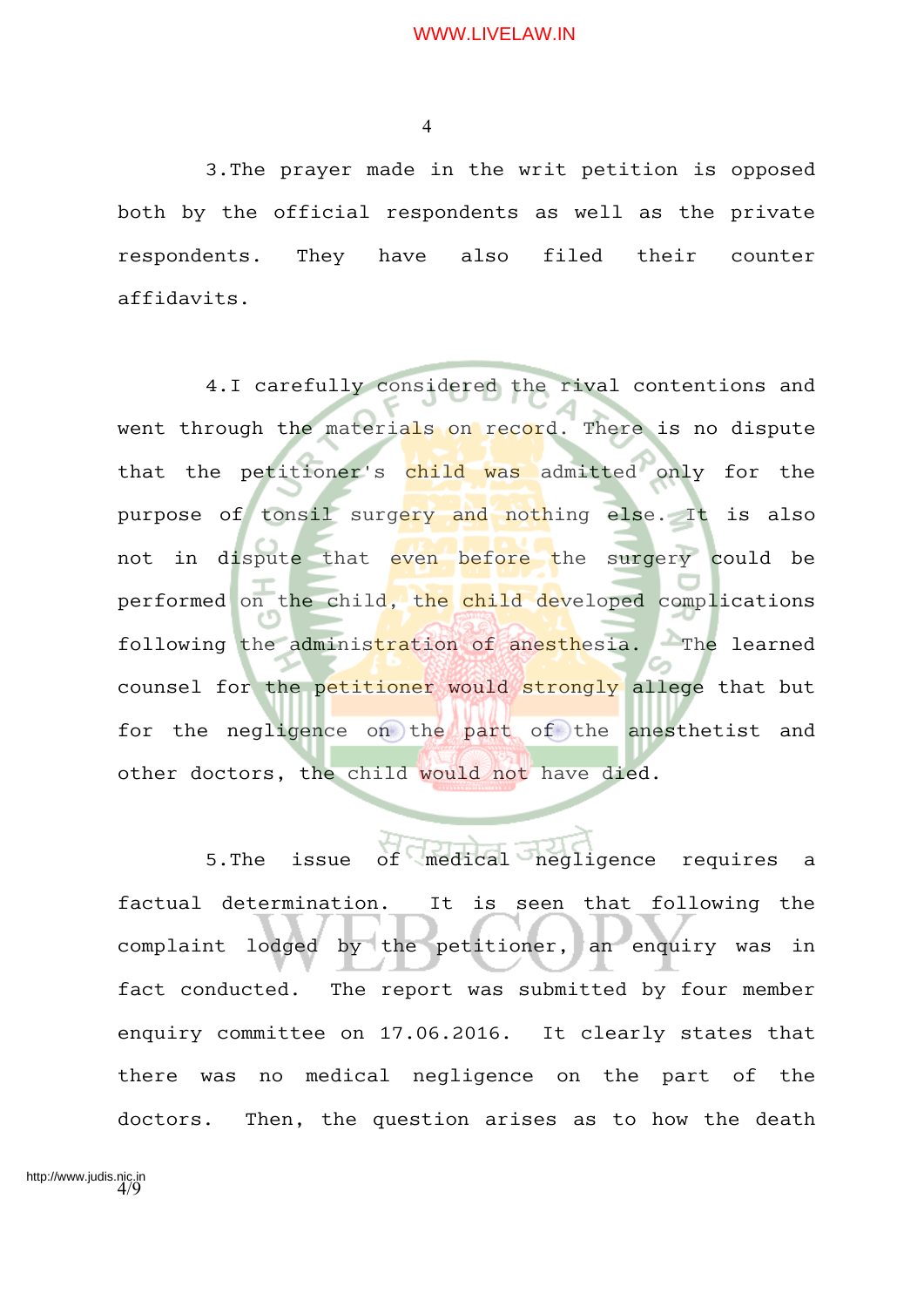5

had occurred. It appears that the child was administered a drug known as Propofol.

6.The learned counsel for the private respondents has made available the literature on the subject. It is seen therefrom that the propofol is not an intrinsically dangerous drug and it is very much administered to children above 3 years of age. It states however that there may be implications for children with mitochondrial diseases. There is nothing on record to indicate that the deceased child had the said decease and that it was omitted to be noticed by the doctors in question.

7. There are always instances when a drug does not accord with the body of the patient and that leads to unfortunate complications. The case on hand appears to be one such. Therefore, I do not find any ground to hold that the respondent anesthetists have committed any act of medical negligence.

8.Even though I may reject the allegation of the petitioner as regards medical negligence, still, there is no answer to the question regarding compensation. The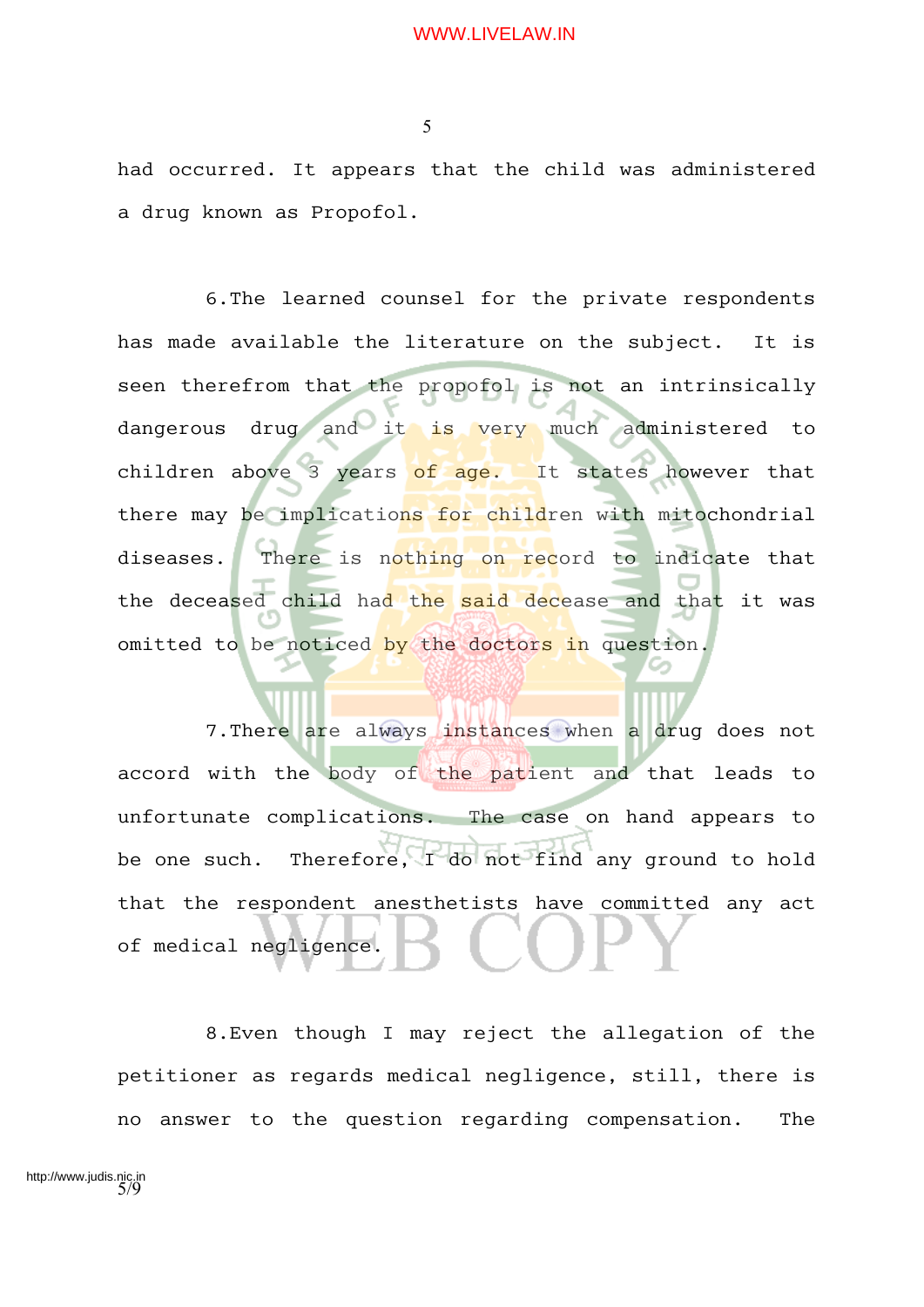petitioner belongs to Hindu Pallar community. It is a notified scheduled caste community. Her child was admitted in a Government Hospital for tonsil surgery. The learned counsel for the respondents would state that such surgeries are regularly performed in Government Hospital, Aruppukottai. The petitioner's child should have been discharged after successfully conducting surgery. But what the petitioner got was only the dead body of her child. Neither the petitioner nor her child was at fault. When a patient is admitted in a government hospital for treatment and he/she suffers any injury or death which is not anticipated to occur in the normal course of events, even in the absence of medical negligence, the government is obliged to disburse exgratia to the affected party. In the case on hand, liability has to be fastened on the government. Since the institution happens to be the Government institution, the Government of Tamil Nadu will have to necessarily take consequence. My attention is drawn to G.O(Ms)No.395 dated 04.09.2018 whereby a corpus fund has been created by the Tamil Nadu Government. It appears that every Government doctor contributes certain sum of money towards this corpus fund and whenever compensation is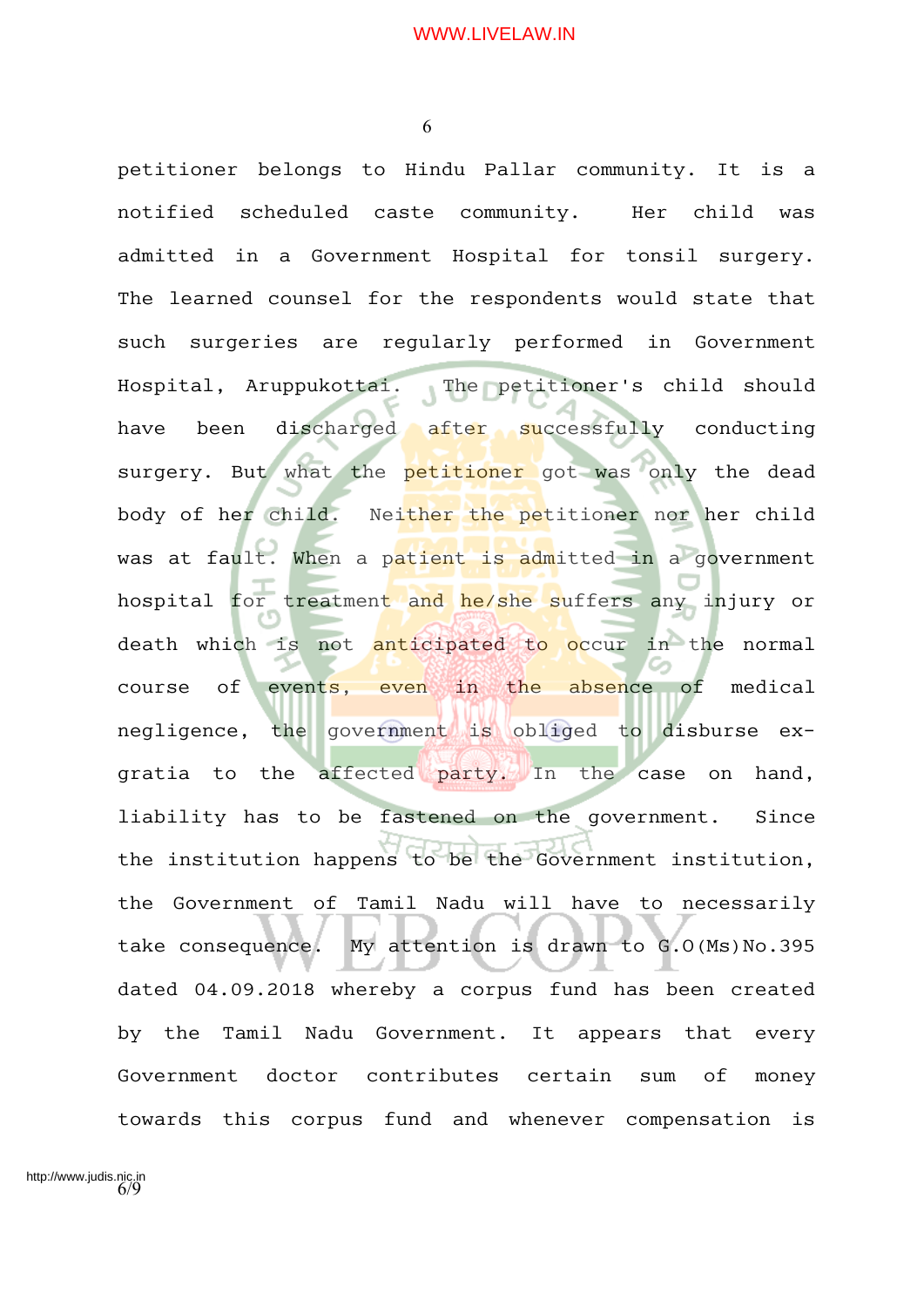directed to be paid by the courts, amount will be drawn from this fund and paid. Considering the overall circumstances, I am of the view that the petitioner deserves to be paid a sum of Rs.5.00 lakhs as compensation. The said amount shall be paid by the department/Government from the said fund. Such payment will be made to the petitioner within a period of eight weeks from the date of receipt of copy of this order. Since the enquiry conducted by the department itself had exonerated the private respondents from any charge of negligence, the question of recovering the said amount from their salary will not arise.

9. The writ petition is allowed on these terms. No costs.

 **01.02.2021**

Index : Yes / No Internet: Yes/ No skm

**Note :** In view of the present lock down owing to COVID-19 pandemic, a web copy of the order may be utilized for official purposes, but, ensuring that the copy of the order that is presented is the correct copy, shall be the responsibility of the advocate/litigant concerned.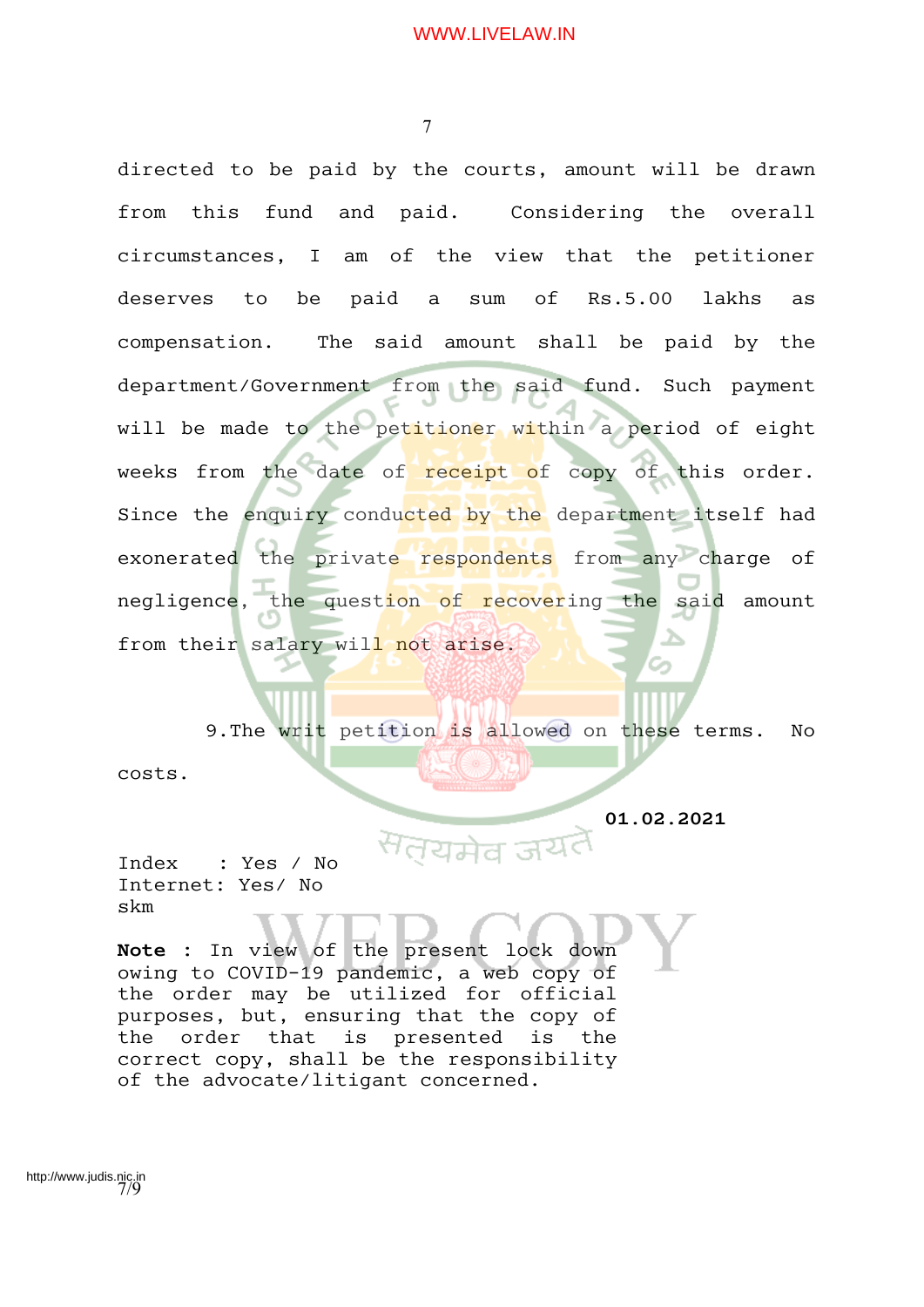8

# **To:**

- 1.The Secretary, Health Department, Fort St.George, Chennai – 600 009. **DENTRUMINERS** 2.The Deputy Director of Health Services, Multipurpose Female Training Campus, Viswanathapuram, Madurai – 615 014. 3.The Dean, Government Rajaji Hospital, Madurai, Madurai - 625 001. 4.The Joint Director, Health Service, Government Head Hospital, Virudhungar - 626 001. 5.The Medical Officer, Government Head Hospital, ∩ Aruppukottai, Panthalkudi Road, Aruppukottai – 626 101, Virudhunagar District. 6.The District Collector,<br>Collector Office, Collector Office, Virudhunagar District – 626 002.
- 7.The Inspector of Police, Aruppukottai Town Police Station, Virudhunagar District – 626 101.